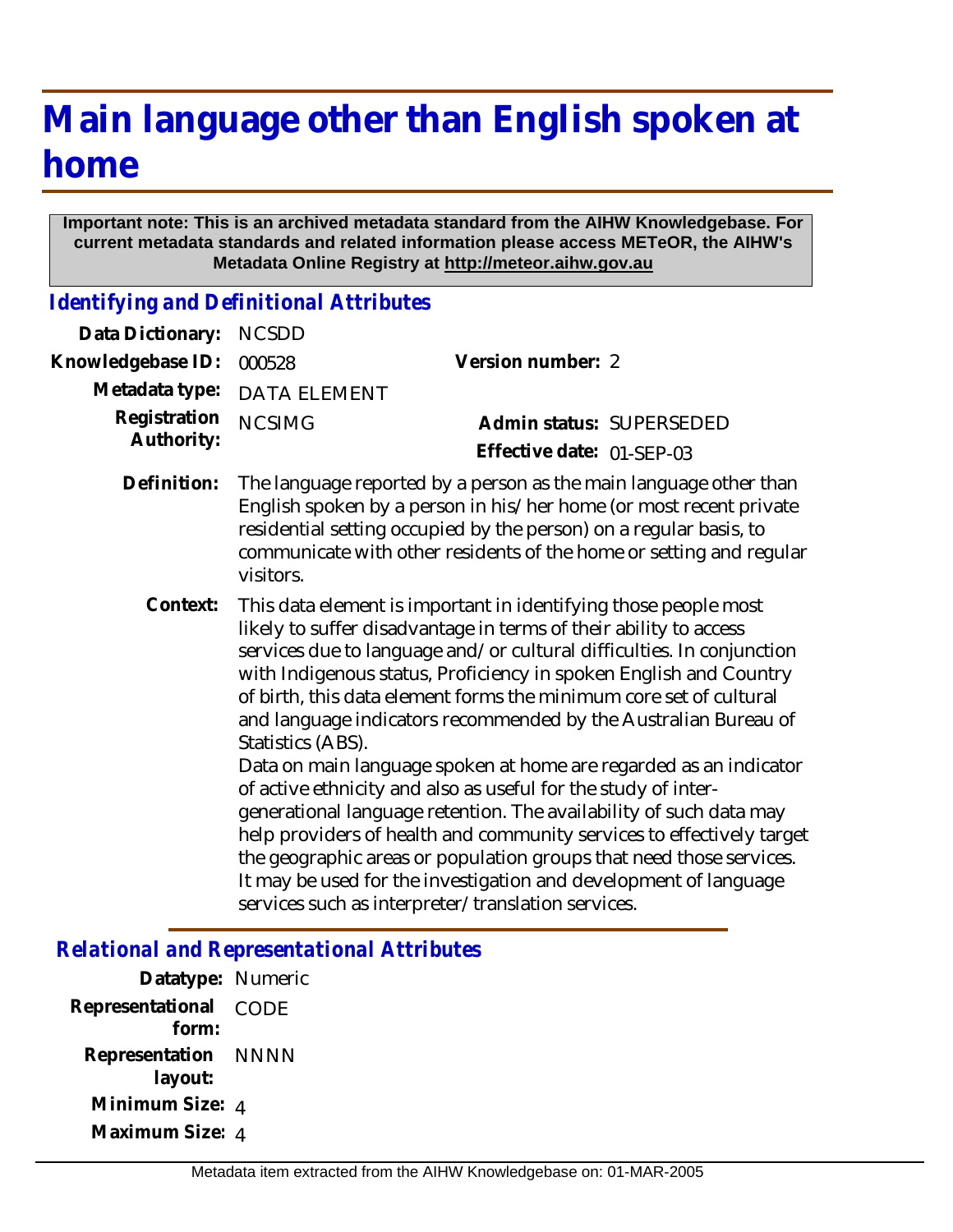| Data Domain: NOVAL | Refer to the ABS Australian Standard Classification<br>of Languages, 1997, Cat no 1267.0 for details.<br>For example, the Lithuanian language has a code of<br>3102: 31 denotes that it is a Baltic language, while 3<br>denotes, that it is an Eastern European language.<br>The Pintupi Aboriginal language has a code of<br>8217: 31 denotes that the language is Central<br>Aboriginal, 8 denotes that it is an Australian<br>Indigenous language. |
|--------------------|--------------------------------------------------------------------------------------------------------------------------------------------------------------------------------------------------------------------------------------------------------------------------------------------------------------------------------------------------------------------------------------------------------------------------------------------------------|
|--------------------|--------------------------------------------------------------------------------------------------------------------------------------------------------------------------------------------------------------------------------------------------------------------------------------------------------------------------------------------------------------------------------------------------------------------------------------------------------|

Guide For Use: At the most detailed level the ABS Classification comprises fourdigit codes based on a hierarchical structure. It includes codes for indigenous Australian languages and sign language. Generally for output purposes, four-digit language codes are grouped into language regions, either at two-digit or one-digit level. Example 1:

The Lithuanian language has a code of 3102.

- 3 denotes, that it is an Eastern European language.
- 1 denotes that it is a Baltic language
- 02 denotes the specific language

Example 2:

The Pintupi Aboriginal language has a code of 8217.

- 8 denotes that it is an Australian Indigenous language
- 2 denotes that the language is Central Aboriginal
- 17 denotes the specific language

Note that the code 9900 should be used where language is Not stated/inadequately described.

Persons not in private residential settings should respond for 'at home' as the most recent private residential setting in which that person has resided. The reference in the title to 'at home' may cause offence to homeless persons and should be shortened to 'Main language other than English spoken' where applicable.

Collection Methods: It is recommended that data be collected at the 2 or 4 digit level. Data collected at the 4 digit level will obviously provide more detailed information than that collected at the 2 digit level, but may be more difficult to collect.

Related metadata: supersedes previous data element Main language spoken at home version 1 relates to the data element Country of birth version 2 relates to the data element First language spoken version 2 relates to the data element Proficiency in spoken English version 1 relates to the data element Interpreter services required version 2